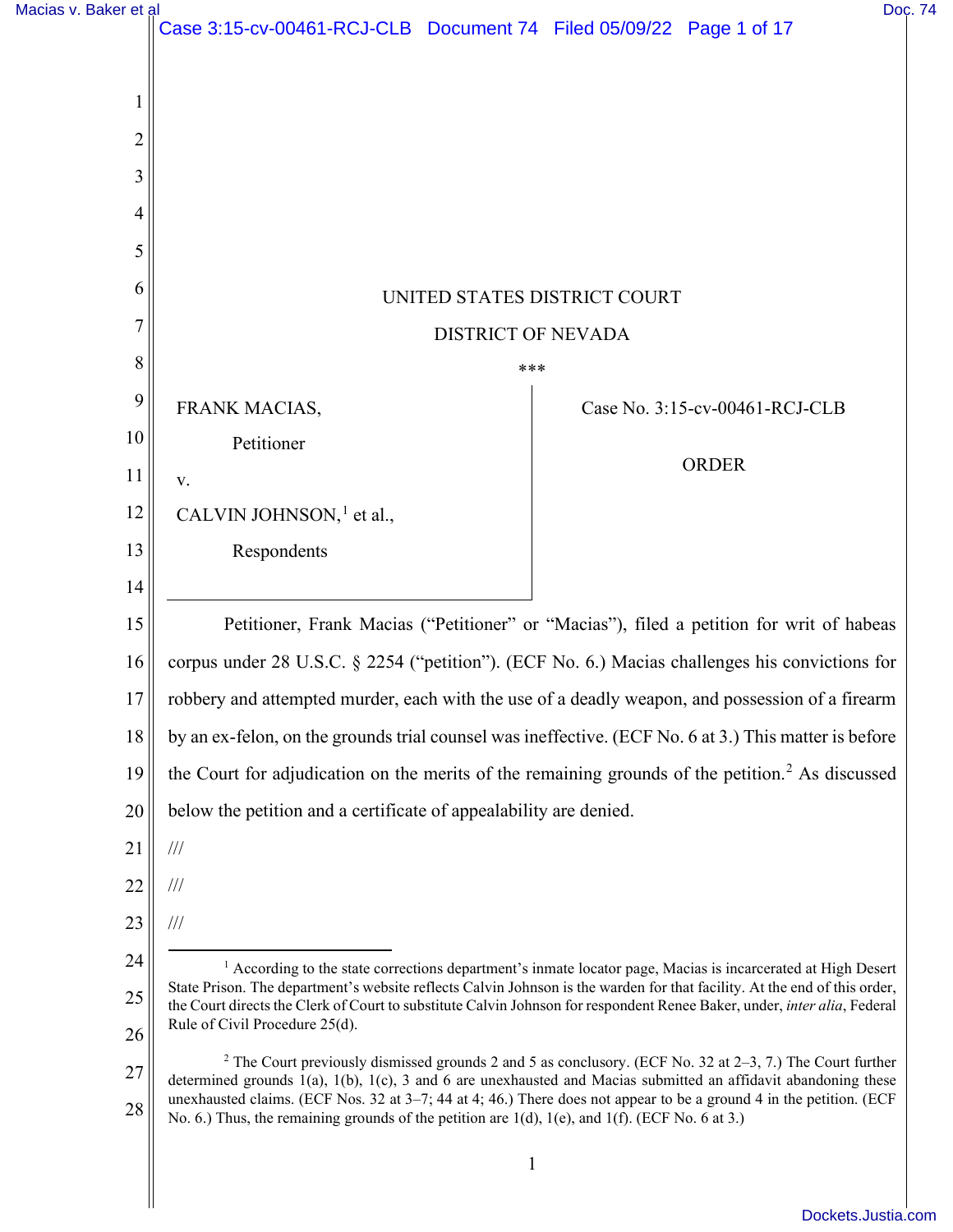#### 1 **I. Background**<sup>3</sup>

2

## **A. Macias shot Carlos Acosta**

3 4 5 6 7 8 Carlos Acosta testified that on February 3, 2007, he returned home from a family gathering around one or two in the morning and took a stroll around the block near his house to smoke a cigarette. (Exhibit 41 at 26–27; ECF No. 24-23 at 26–27.) Acosta had a methamphetamine pipe in his possession, and although he admitted he smoked methamphetamine prior to the family gathering that started around 8:30 p.m., he denied consuming drugs or alcohol at the gathering. (*Id.* at 27, 32.)

9 10 11 12 13 14 15 16 17 18 Acosta said he knew Macias as "Demon" and "Frank" and interacted with him at parties. (*Id.* at 27–28.) As Acosta was walking, he saw Macias drive up in a red Cadillac. (*Id.*) Acosta said Macias got out of the vehicle, put a gun in his face, told him, "Pocket check" and "wanted everything in [his] pockets." (*Id.*) Acosta told Macias he could have "30 bucks" but wished to keep \$20 to buy diapers. (*Id.* at 28–29.) Macias told Acosta he wanted it all and held the gun in Acosta's face while he took \$50 from Acosta's pockets. (*Id.*) Acosta called Macias a "piece of shit," and started walking away, and Macias replied, "Yeah, piece of shit," and shot Acosta in the back. (*Id.*) Acosta saw Macias drive away, and then ran home and called 911. (*Id.*) Acosta told the 911 dispatcher the shooter was in a red vehicle. (*Id.* at 30.) Acosta said he went into shock when he saw his own blood and passed out when he saw the ambulance. (*Id.*)

19 20 21 22 23 24 25 On cross-examination, Acosta admitted he told the dispatcher he did know the color of the gun, but at trial claimed the gun was chrome. (*Id.* at 33–34.) He admitted he told the dispatcher he knew the person who shot him, he did not really know the shooter, and did not know who shot him. (*Id.* at 34, 36.) Acosta accounted for these conflicting statements by explaining he was in shock and didn't know what he was saying at the time. (*Id.* at 36.) He agreed he was uncooperative with police just after he was shot but denied telling family members not to cooperate with

<sup>27</sup>  28 <sup>3</sup> The Court makes no credibility findings or other factual findings regarding the truth or falsity of the evidence from the state court. The Court's summary is merely a backdrop to its consideration of the issues presented in the case. Any absence of mention of a specific piece of evidence does not signify the Court overlooked it in considering Macias's claims.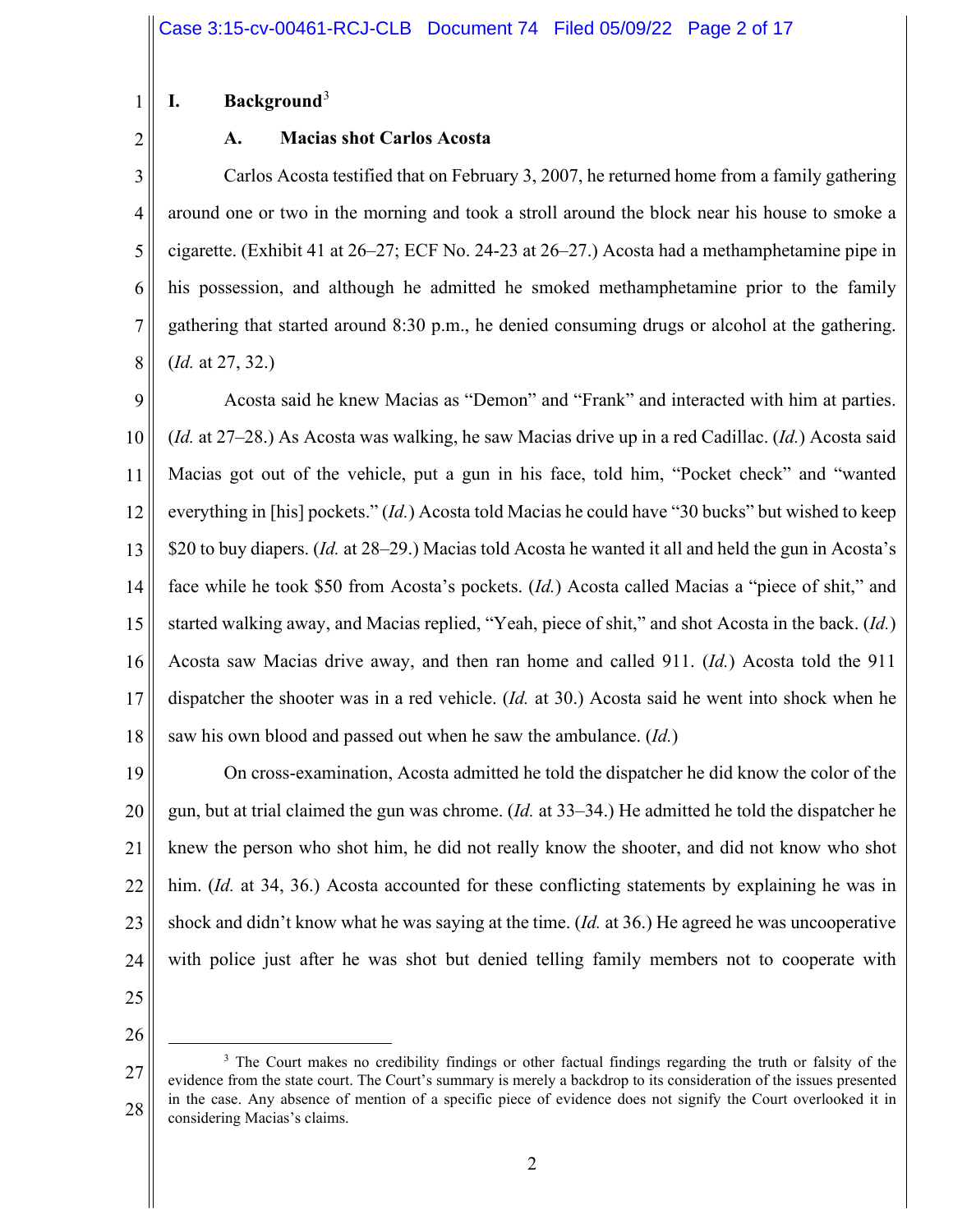1 2 authorities. (*Id.* at 35–36.) He also denied telling police anything about the phrase "You done a girl dirty." (*Id.*)

3 4 5 6 University Medical Center trauma physician Jay Coates performed surgery on Acosta's gunshot wound. (*Id.* at 40–41.) Coates said when Acosta arrived at the hospital, he exhibited a gunshot wound to his back and early signs of shock. (*Id.* at 42.) Coates removed the bullet and repaired Acosta's transected colon. (*Id.* at 42–43.)

7

### **B. Macias made incriminating statements to James McKay. 4**

8 9 10 11 12 13 James McKay testified Macias, whom he also knew as "Demon," showed up at his house at 5:30 a.m., on February 3, 2007, and they went to a casino. (Exhibit 44 at 26–27: ECF No. 24- 26 at 26–27.) McKay did not see Macias with a gun that day but admitted he told police that Macias told him he had an altercation earlier that morning, used his gun to shoot at someone, and "got real sloppy." (*Id.* at 27–28.) McKay also admitted he told police that Macias "waves" a small silver gun "around all the time." (*Id.*)

14 15 16 17 18 19 20 21 22 23 24 25 After they departed the casino, McKay drove Macias's red Cadillac to McKay's cul-de-sac but kept driving when they spotted police. (*Id.*) Although Macias asked McKay to drive the vehicle, it was not uncommon for them to drive each other's vehicles. (*Id.* at 27, 30–31.) McKay said the police stopped their vehicle and searched his house as part of a separate investigation into vehicle thefts that included stolen vehicles parked near McKay's home. (*Id.* at 26, 28–30.) He admitted he had three prior felony convictions, including grand larceny and attempted burglary, and believed something might have tied him to the stolen vehicles. (*Id.* at 29.) He said he was led to believe he would go to prison if he was charged with another theft-related crime, but such charges would not materialize if he gave a statement concerning Macias. (*Id.* at 29–30.) He said he was told that if he did not cooperate, something bad might happen to him or they might call Senior Services to take away his grandmother; however, police did not find any evidence with which to charge him. (*Id.*)

26 ///

27

<sup>4</sup> A material witness warrant issued for McKay's arrest because he did not wish to testify and previously refused the State's subpoena for trial. (Exhibit 44 at 26; ECF No. 24-26 at 26; Exhibit 44 at 5; ECF No. 24-27 at 5.)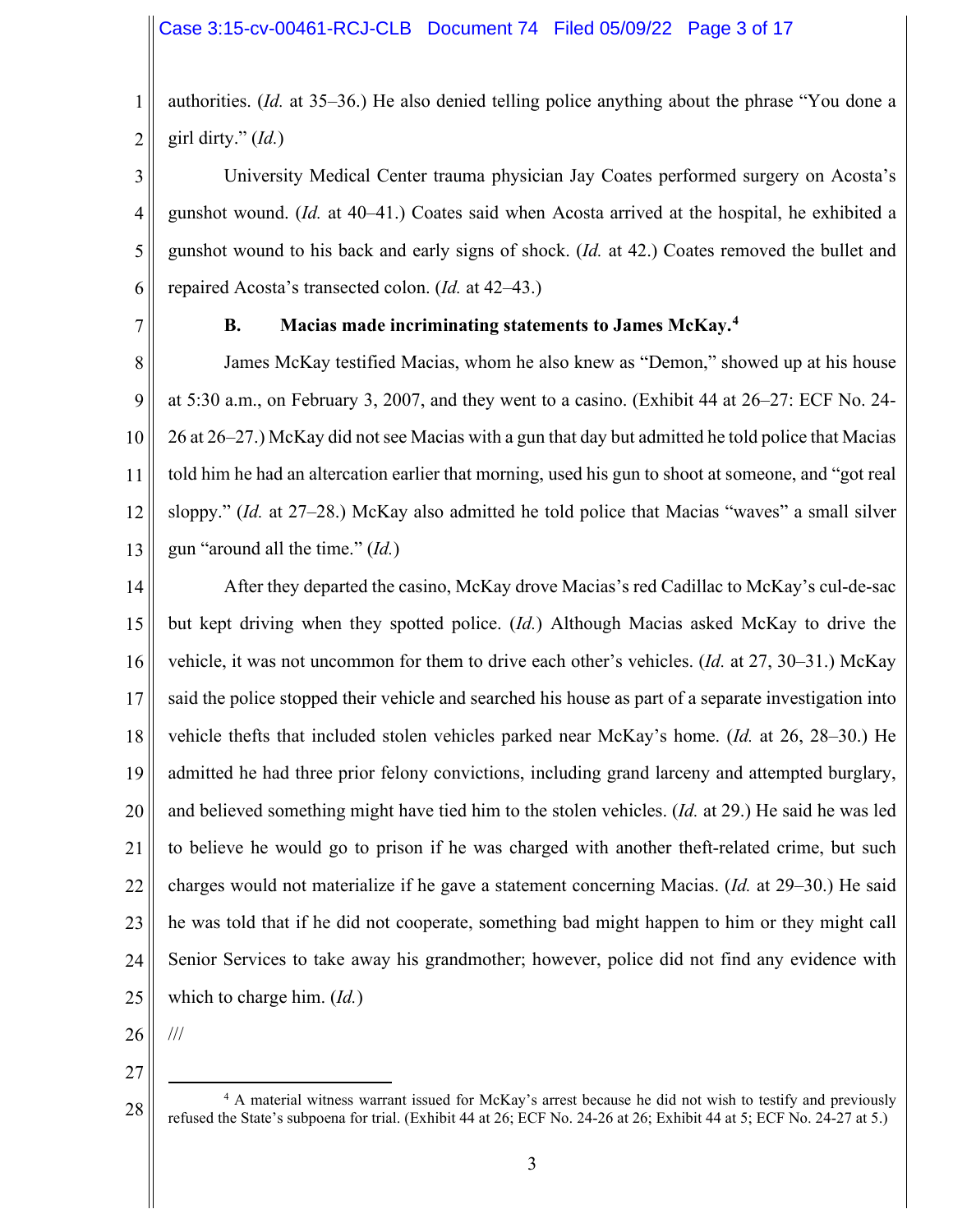1 2 3 4 5 6 7 8 Las Vegas Metropolitan Police Department ("Metro") officer Randy Stamps testified he and his partner stopped McKay and Macias in the red Cadillac, arrested Macias on outstanding warrants, and although they found no firearm, they found Winchester bullets in the center console of the vehicle during an inventory search. (Exhibit 44 at 6–8, 10; ECF No. 24-27 at 6–8, 10.) Metro detective Jeffrey Swanbeck testified he went to the scene of the traffic stop and discovered the red Cadillac had no license plates and neither Macias nor McKay had proof of insurance or registration. (Exhibit 44 at 5–6; ECF No. 24-26 at 5–6.) Swanbeck said Macias denied having a gun that day and denied everything about the shooting of Acosta. (*Id.*)

9

#### **C. Acosta positively identified Macias as the shooter.**

10 11 12 13 14 15 16 17 18 19 20 21 22 23 24 25 26 27 Detective Swanbeck testified he discovered from Acosta's 911 call that the shooting involved a red vehicle, so he prepared a six-photo lineup that included Macias's photograph (but not McKay's photograph) and showed the lineup to Acosta after surgery. (Exhibit 44 at 6–7, 10; ECF No. 24-26 at 6–7, 10.) Swanbeck testified he read an admonition to Acosta that the shooter may or may not be in the lineup, showed Acosta the lineup photos without corresponding names, and Acosta immediately identified Macias and initialed his identification. (*Id.* at 7.) Swanbeck said although Acosta was fresh out of surgery, he "pointed directly" to the photo of Macias, "seemed to know what he was doing," and said that was not his first encounter with Macias. (*Id.* at 9–10.) Acosta testified he identified "Demon" as the shooter when he viewed the photo lineup at the hospital. (Exhibit 41 at 31–32; ECF No. 24-23 at 31–32.) Acosta testified he had difficulty writing after surgery but confirmed the accuracy of his statement (in Swanbeck's handwriting): Demon was the person who robbed and shot him. Acosta has known Demon for a while and has known him to drive a red four-door Cadillac with no plates for two to three weeks. Although . . . Acosta was in the hospital bed, as he was shot in the back, he was still able to immediately recognize and positively identify Macias as Demon and the person, who robbed and shot him. Acosta pointed to Number 2 and initialized him. (Exhibit 41 at 31–32; ECF No. 24-23 at 31–32; *see also* Exhibit 44 at 7–8; ECF No. 24-26 at 7– 8.) Acosta testified he had no doubt Macias was the man who shot him. (*Id.* at 32.) Swanbeck said Acosta led him to believe the shooter told Acosta "You did a girl dirty,"

28 pulled out a gun, demanded money, and Acosta tossed \$30 at the shooter. (Exhibit 44 at 9; ECF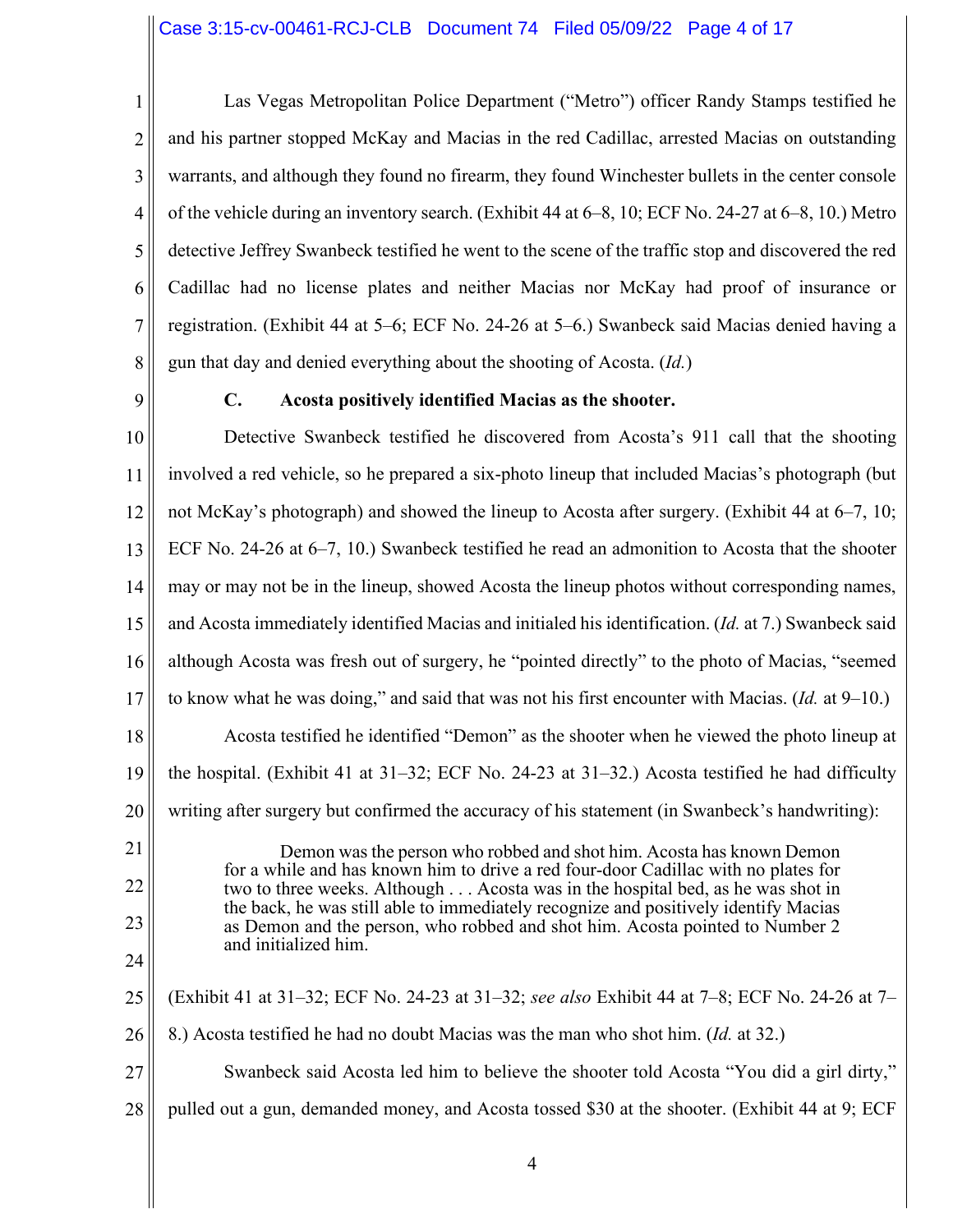1 2 3 4 No. 24-26 at *Id.* at 9.) Swanbeck said Acosta did not appear to be under the influence of drugs, although he looked like he was in pain. (*Id.*) Swanbeck did not ask Acosta whether he partook in any illegal narcotics or was intoxicated but agreed it was important to do so when asking an individual to identify someone involved in a crucial incident. (*Id.* at 9–10.)

5

#### **D. Police found circumstantial evidence connecting Macias to the shooting.**

6 7 8 9 10 11 12 13 Forensic scientists Crystina Vachon analyzed gunshot residue particles taken from the front and back of the portions of Macias's hands associated with shooting a handgun, and opined Macias "may have discharged a firearm, handled a discharged firearm, or was in close proximity to a discharged firearm." (Exhibit 44 at 18–19; ECF No. 24-26 at 18–19.) Vachon said the gunshot residue kit manufacturer recommends taking samples within four hours of a shooting. (*Id.*) Although Macias's residue samples were taken 9.5 hours after Acosta was shot, it did not change Vachon's conclusions and opinions. (*Id.*) Vachon admitted she could not say Macias "definitely" discharged, handled, or was in proximity to, a firearm. (*Id.*)

14 15 16 17 18 19 Forensic scientist Matthew Noedel compared the Winchester bullet cartridges found in the red Cadillac to the bullet retrieved from Acosta during his surgery and concluded they were consistent in design features, including crimping and the zinc/copper ratio. (Exhibit 44 at 14–17; ECF No. 24-27 at 14–17; Exhibit 48 at 16–18; ECF No. 24-31 at 16–18.) In response to a juror's question, however, Noedel acknowledged the zinc to copper ratio is approximately identical for all Winchester bullets except for small variations. (Exhibit 48 at 18; ECF No. 24-31 at 18.)

20

#### **D. The defense presented potential alibi witnesses.**

21 22 23 24 25 26 27 28 Norma Kelley testified that around the first of February 2007—and possibly February 2 between 9:00 p.m. and 10:30 p.m., she pulled into her neighbor's driveway and backed into Macias's red Cadillac which was parked across the street. (Exhibit 48 at 4–9, 11; ECF No. 24-31 at 4–6, 9, 11.) Kelley never met Macias before the accident, and he gave her a piece of paper with his phone number and the name "Frank." (*Id.* at 5, 7.) Based on a photograph, she identified the dent she caused to the rear quarter panel of Macias's vehicle. (*Id.* at 9–10.) She said she left after the accident, returned home around 1:00 a.m., and Macias's vehicle was still parked where she hit it. (*Id.* at 6.) District Attorney investigator, John Nicolan, testified that during his interview with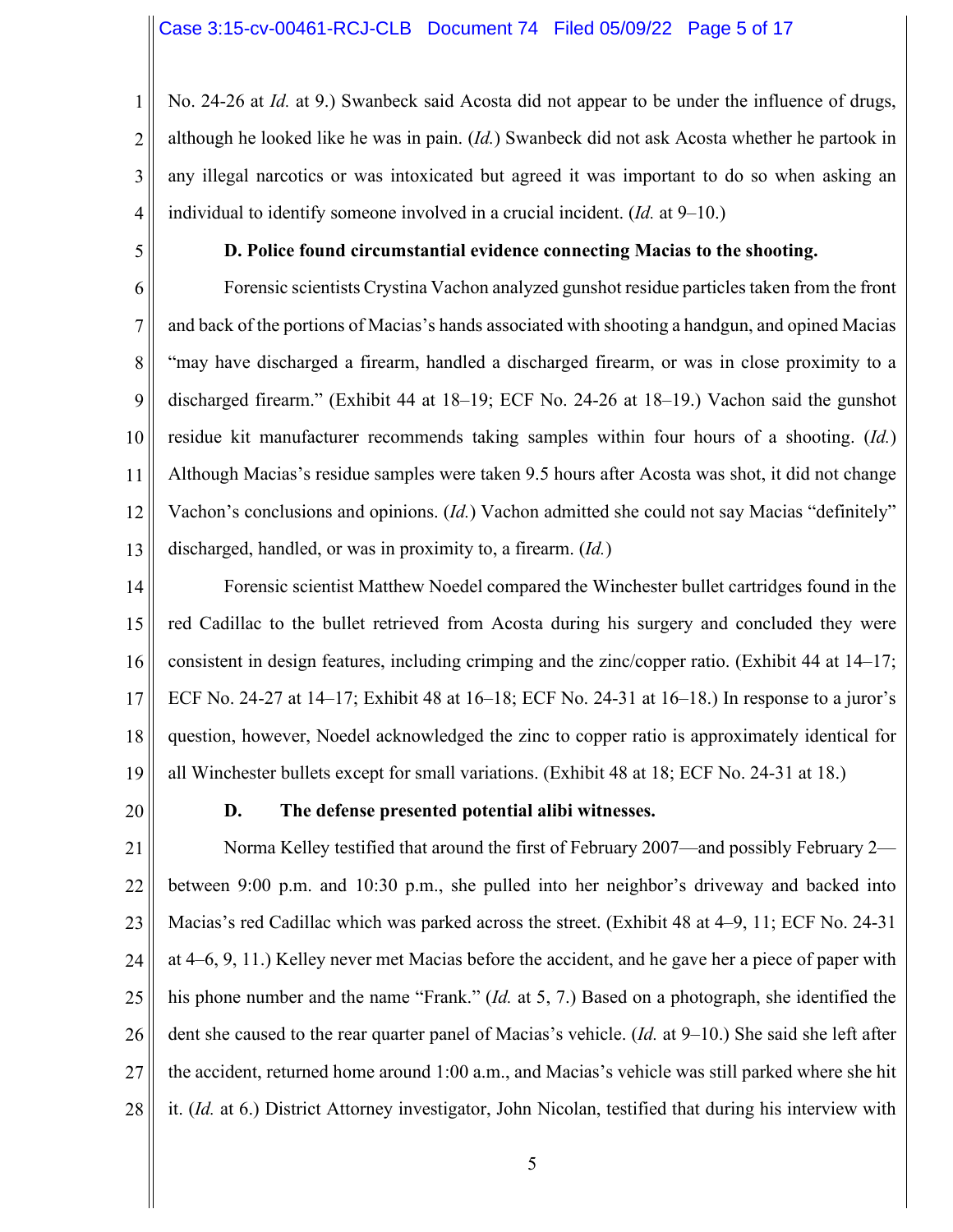#### Case 3:15-cv-00461-RCJ-CLB Document 74 Filed 05/09/22 Page 6 of 17

1 2 3 Kelley, she did not recall the precise date of the accident and initially told him the accident occurred at 8:00 p.m., later told him it occurred at 10:00 p.m., but never told him it occurred at 11:00 or 11:30 p.m. (Exhibit 49 at 5; ECF No. 24-32 at 5.)

4 5 6 7 8 9 10 11 12 13 14 Kelley's neighbor, Angel Barajas, testified he had known Macias for about fifteen years as of February of 2007 and never heard anybody refer to Macias as "Demon." (Exhibit 48 at 19, 25; ECF No. 24-31 at 19, 25.) He said that on a Friday night in February of 2007, Macias "showed up in a [red] Cadillac that his parents had just got him" that still had a dealer sticker on it and no license plates. (*Id.* at 20, 28.) After visiting inside his house for several hours, they hung out in the garage drinking beers and talking until around 10:30 or 11:00 p.m., when they heard a "crash", and realized Barajas's neighbor hit Macias's vehicle. (*Id.* at 21–23, 25.) Barajas said the neighbor apologized and agreed to pay for the repair, and then he and Macias continued to hang out until Macias left. (*Id.* at 22.) Barajas initially said Macias left around 2:30 or 3:00 a.m., but admitted he told an investigator Macias left around 1:00 or 2:00 a.m., and on cross-examination stated Macias left at "2, 2:30, somewhere around there." (*Id.* at 22–24.)

15 16 17 18 19 The jury convicted Macias as charged of (1) robbery with use of a deadly weapon, (2) attempted murder with use of a deadly weapon, and (3) possession of a firearm by an ex-felon, and the state district court sentenced him to *inter alia* 24 to 60 years imprisonment. (Exhibit 4 at 2–3; ECF No. 11-4 at 2–3.) Macias unsuccessfully sought direct and postconviction review. (Exhibits 62, 113; ECF Nos. 25-13, 26-23.)

- 20 **II. Governing Standards of Review**
- 21

22

## **A. Antiterrorism and Effective Death Penalty Act (AEDPA)**

The Antiterrorism and Effective Death Penalty Act (AEDPA) provides the legal standards

- 23 for consideration of the petition:
- 24 25 26 (d) An application for a writ of habeas corpus on behalf of a person in custody pursuant to the judgment of a State court shall not be granted with respect to any claim that was adjudicated on the merits in State court proceedings unless the adjudication of the claim—
	- (1) resulted in a decision that was contrary to, or involved an unreasonable application of, clearly established Federal law, as determined by the Supreme Court of the United States; or
- 28 ///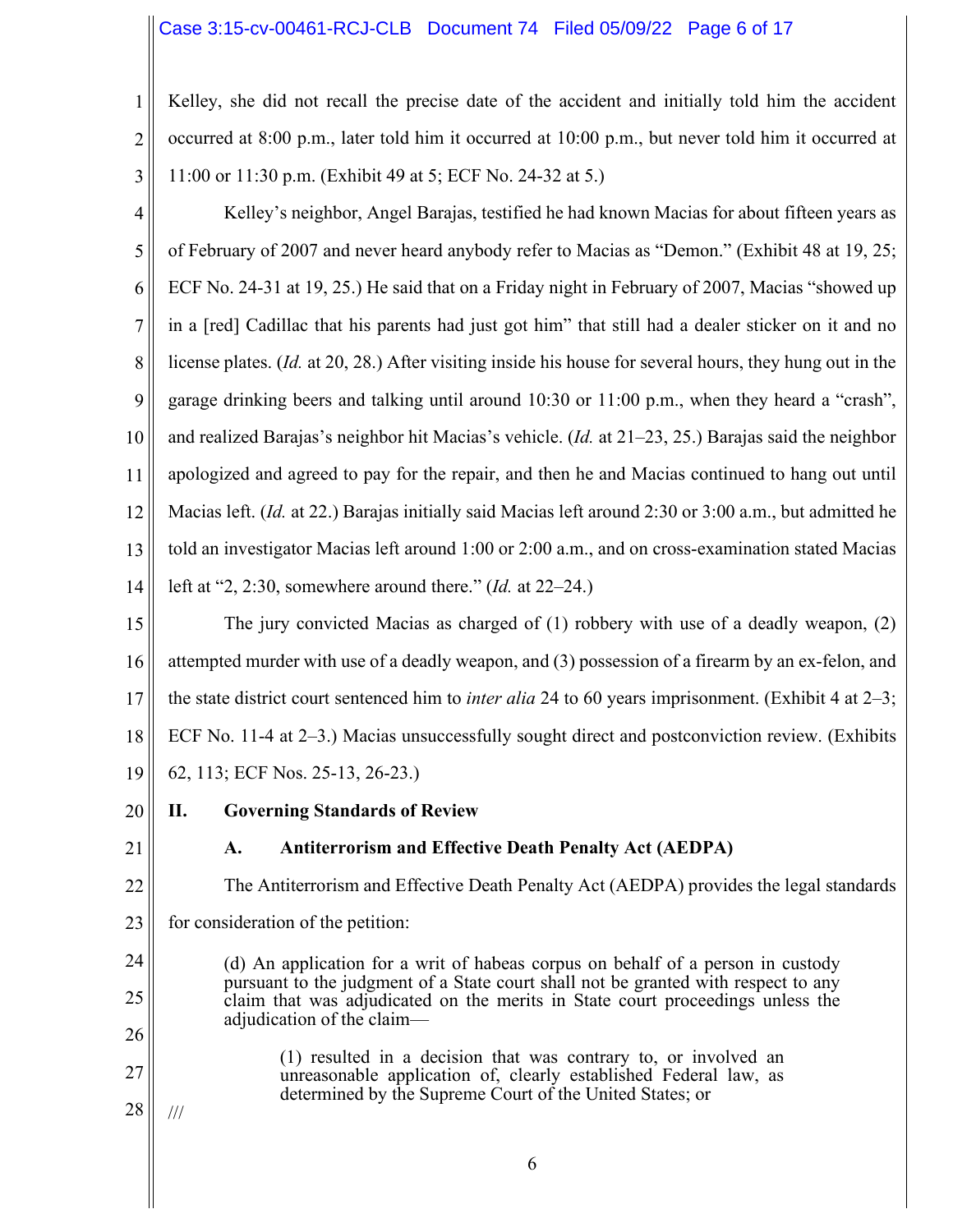#### Case 3:15-cv-00461-RCJ-CLB Document 74 Filed 05/09/22 Page 7 of 17

(2) resulted in a decision that was based on an unreasonable determination of the facts in light of the evidence presented in the State court proceeding.

2

3

1

28 U.S.C. § 2254(d).

4 5 6 7 8 9 10 11 12 13 14 15 16 A state court decision is contrary to clearly established Supreme Court precedent, within the meaning of 28 U.S.C. § 2254, "if the state court applies a rule that contradicts the governing law set forth in [the Supreme Court's] cases" or "if the state court confronts a set of facts that are materially indistinguishable from a decision of [the Supreme Court] and nevertheless arrives at a result different from [the Supreme Court's] precedent." *Lockyer v. Andrade*, 538 U.S. 63, 73 (2003) (quoting *Williams v. Taylor*, 529 U.S. 362, 405–06 (2000), and citing *Bell v. Cone*, 535 U.S. 685, 694 (2002)). A state court decision is an unreasonable application of clearly established Supreme Court precedent, within the meaning of 28 U.S.C.  $\S$  2254(d), "if the state court identifies the correct governing legal principle from [the Supreme Court's] decisions but unreasonably applies that principle to the facts of the prisoner's case." *Id.* at 75 (quoting *Williams*, 529 U.S. at 413). "The 'unreasonable application' clause requires the state court decision to be more than incorrect or erroneous . . . [rather] [t]he state court's application of clearly established law must be objectively unreasonable." *Id.* (quoting *Williams*, 529 U.S. at 409) (internal citation omitted).

17 18 19 20 21 22 23 24 Where there is no clearly established federal law, i.e., no holding from the Supreme Court, stating a particular standard or rule at the time of the state court's decision, then, by definition, a petitioner cannot establish under AEDPA that the state court's decision was either contrary to or an unreasonable application of clearly established federal law. *See, e.g., Carey v. Musladin*, 549 U.S. 70, 76–77 (2006); *see also Williams,* 529 U.S. at 390, 412 (interpreting "[t]he meaning of the phrase 'clearly established Federal law, as determined by the Supreme Court of the United States'" contained in 28 U.S.C. § 2254(d)(1) as referring to "the holdings, as opposed to the *dicta*, of the [Supreme] Court's decisions as of the time of the time of the relevant state-court decision.").

25 26 27 28 The Supreme Court has held, "[a] state court's determination that a claim lacks merit precludes federal habeas relief so long as 'fairminded jurists could disagree' on the correctness of the state court's decision." *Harrington v. Richter*, 562 U.S. 86, 101 (2011) (citing *Yarborough v. Alvarado*, 541 U.S. 652, 664 (2004)). The Supreme Court has stated "that even a strong case for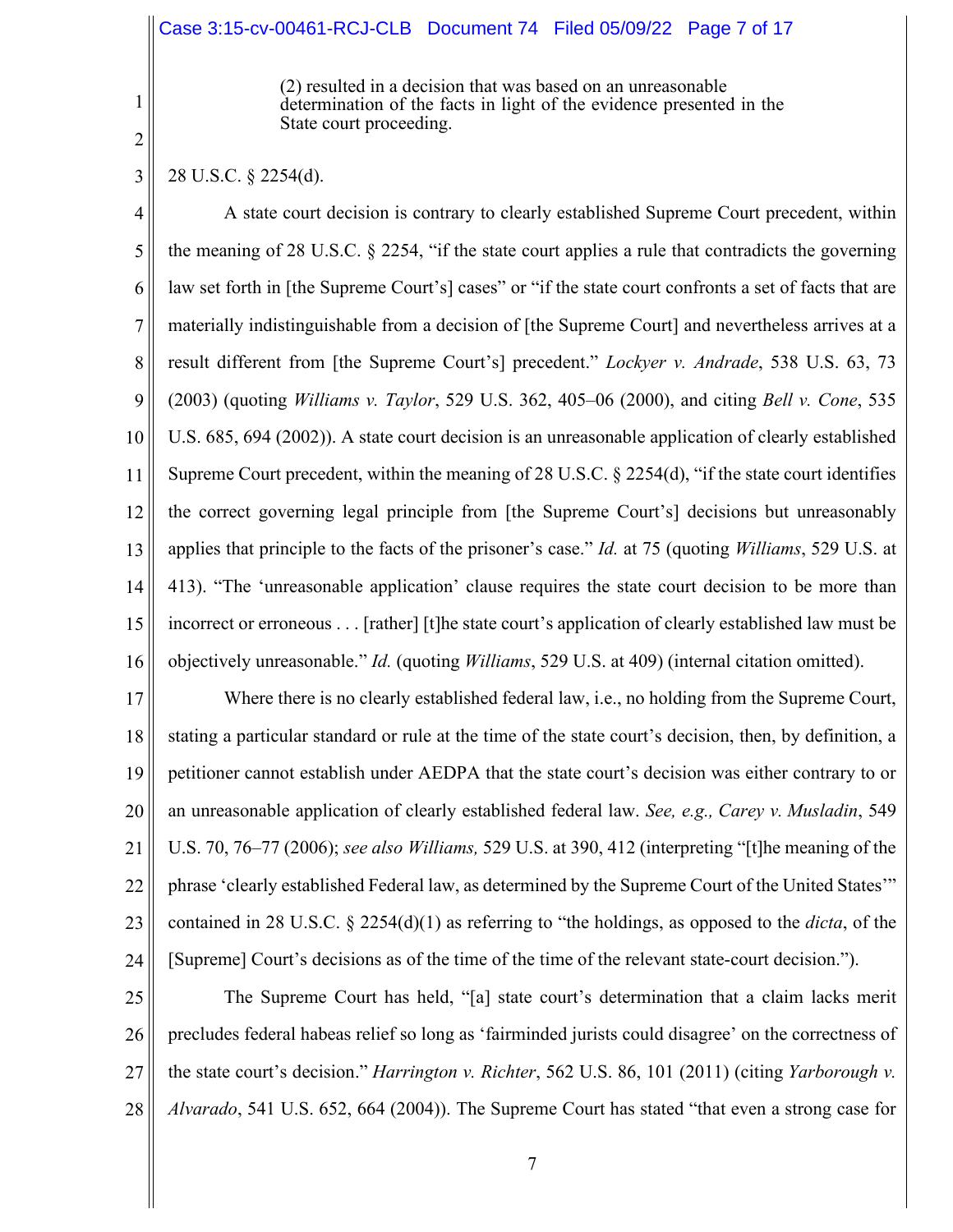#### Case 3:15-cv-00461-RCJ-CLB Document 74 Filed 05/09/22 Page 8 of 17

1 2 3 4 5 relief does not mean the state court's contrary conclusion was unreasonable." *Id.* at 102 (citing *Lockyer*, 538 U.S. at 75); *see also Cullen v. Pinholster*, 563 U.S. 170, 181 (2011) (describing the standard as a "difficult-to-meet" and "highly deferential standard for evaluating state-court rulings, which demands state-court decisions be given the benefit of the doubt." (internal quotation marks and citations omitted)).

6

#### **B. Standards for Effective-Assistance-of-Counsel**

7 8 9 10 11 12 13 14 On petitioner's claims of ineffective assistance of counsel, he must demonstrate (1) the attorney's "representation fell below an objective standard of reasonableness[;]" and (2) the attorney's deficient performance prejudiced the petitioner such that "there is a reasonable probability that, but for counsel's unprofessional errors, the result of the proceeding would have been different." *Strickland v. Washington*, 466 U.S. 668, 687–88, 694 (1984). "A reasonable probability is a probability sufficient to undermine confidence in the outcome." *Id.* at 694. It is a petitioner's burden to show "counsel made errors so serious that counsel was not functioning as the 'counsel' guaranteed . . . by the Sixth Amendment." *Id.* at 687.

15 16 17 18 19 20 21 22 23 24 25 26 27 "[T]he Sixth Amendment does not guarantee the right to perfect counsel; it promises only the right to effective assistance." *Burt v. Titlow*, 571 U.S. 12, 24 (2013). When considering an ineffective assistance of counsel claim, a court "must indulge a strong presumption that counsel's conduct falls within the wide range of reasonable professional assistance." *Strickland*, 466 U.S. at 689 (citation omitted). On the performance prong, the issue is not what counsel might have done differently but whether counsel's decisions were reasonable from his or her perspective at the time. *Id.* at 689–90. A petitioner making an ineffective assistance claim "must identify the acts or omissions of counsel that are alleged not to have been the result of reasonable professional judgment." *Id.* at 690. In considering such claims, a court is obligated to "determine whether, in light of all the circumstances, the identified acts or omissions were outside the wide range of professionally competent assistance." *Id.* Under *Strickland*, strategic choices made "after thorough investigation of law and facts relevant to plausible options are virtually unchallengeable." *Id.* On the other hand, "strategic choices made after less than complete investigation are reasonable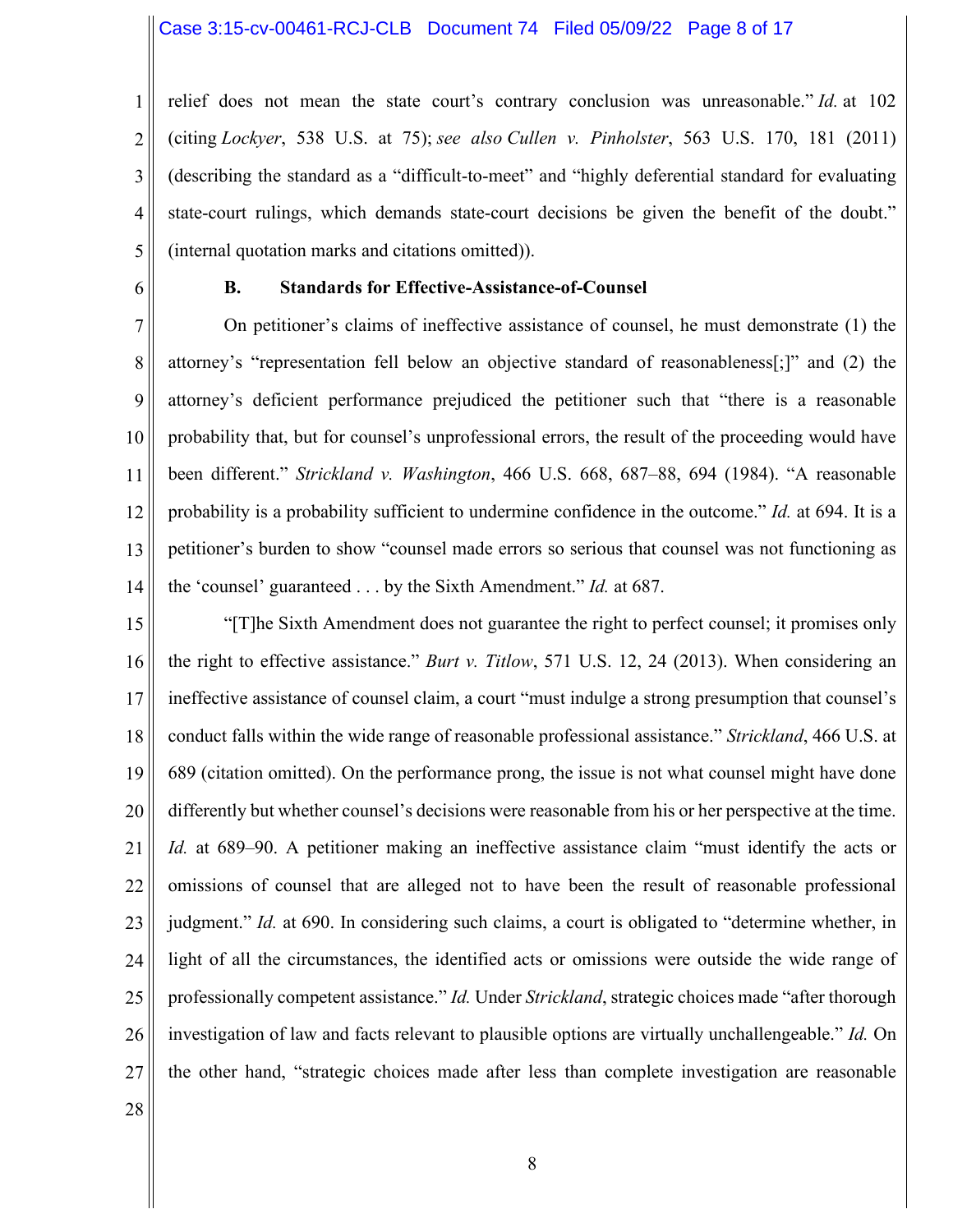# Case 3:15-cv-00461-RCJ-CLB Document 74 Filed 05/09/22 Page 9 of 17

 $\parallel$ 

| 1              | precisely to the extent that reasonable professional judgments support the limitations on                                                                             |
|----------------|-----------------------------------------------------------------------------------------------------------------------------------------------------------------------|
| 2              | investigation." <i>Id.</i> at 690–91.                                                                                                                                 |
| 3              | "Establishing that a state court's application of Strickland was unreasonable under §                                                                                 |
| $\overline{4}$ | 2254(d) is all the more difficult" because "[t]he standards created by Strickland and § 2254(d) are                                                                   |
| 5              | both 'highly deferential," and when applied in tandem, "review is 'doubly so." See Richter, 562                                                                       |
| 6              | U.S at 105 (internal citations omitted); see also Cheney v. Washington, 614 F.3d 987, 995 (9th Cir.                                                                   |
| 7              | 2010) ("When a federal court reviews a state court's Strickland determination under AEDPA, both                                                                       |
| 8              | AEDPA and Strickland's deferential standards apply; hence, the Supreme Court's description of                                                                         |
| 9              | the standard as 'doubly deferential."") (citing Yarborough v. Gentry, 540 U.S. 1, 6 (2003)).                                                                          |
| 10             | <b>Discussion</b><br>Ш.                                                                                                                                               |
| 11             | <b>Ground 1</b><br>A.                                                                                                                                                 |
| 12             | In ground 1, Esquivel claims trial counsel provided ineffective assistance in violation of                                                                            |
| 13             | the Sixth and Fourteenth Amendments. (ECF No. 6 at 3.)                                                                                                                |
| 14             | 1.<br>Ground 1(d)—Failure to Object to Testimony about Felony Warrants                                                                                                |
| 15             | In ground 1(d), Macias claims trial counsel provided ineffective assistance by failing to                                                                             |
| 16             | object or move for mistrial when Detective Swanbeck mentioned Macias had prior "felony"                                                                               |
| 17             | warrants. (ECF No. 6 at 3.)                                                                                                                                           |
| 18             | Prior to the presentation of testimony, the parties agreed witnesses could indicate Macias                                                                            |
| 19             | was taken into custody on outstanding warrants. (Exhibit 41 at 22; ECF No. 24-23 at 22.) In                                                                           |
| 20             | opening remarks, the State prosecutor stated "Mr. Macias [was] arrested for some warrants that he                                                                     |
| 21             | has at the time, that's why he's picked up." (Exhibit 41 at 24; ECF No. 24-23 at 24.) In his                                                                          |
| 22             | testimony, however, Detective Swanbeck testified he discovered Macias "had felony warrants."                                                                          |
| 23             | (Exhibit 44; ECF No. 24-26 at 5.) Defense counsel did not immediately object to Swanbeck's                                                                            |
| 24             | characterization of the warrants as felonious, but objected during a trial break:                                                                                     |
| 25             | [DEFENSE COUNSEL]: One thing to which I do have an objection, I did not lodge                                                                                         |
| 26             | at the time simply because I did not want to draw attention to it. The officer who<br>had testified earlier—bear with me—Officer Swinebeck [sic]. He had—Swanbeck,    |
| 27             | excuse me. We had discussed, we meaning Your Honor and [the prosecutor] had<br>discussed in chambers the fact that Mr. Macias was placed in custody because he        |
| 28             | had warrants, period. And then we put that on the record. Mr. Swanbeck either<br>accidentally or otherwise stated felony warrants. I did not want to jump up and crow |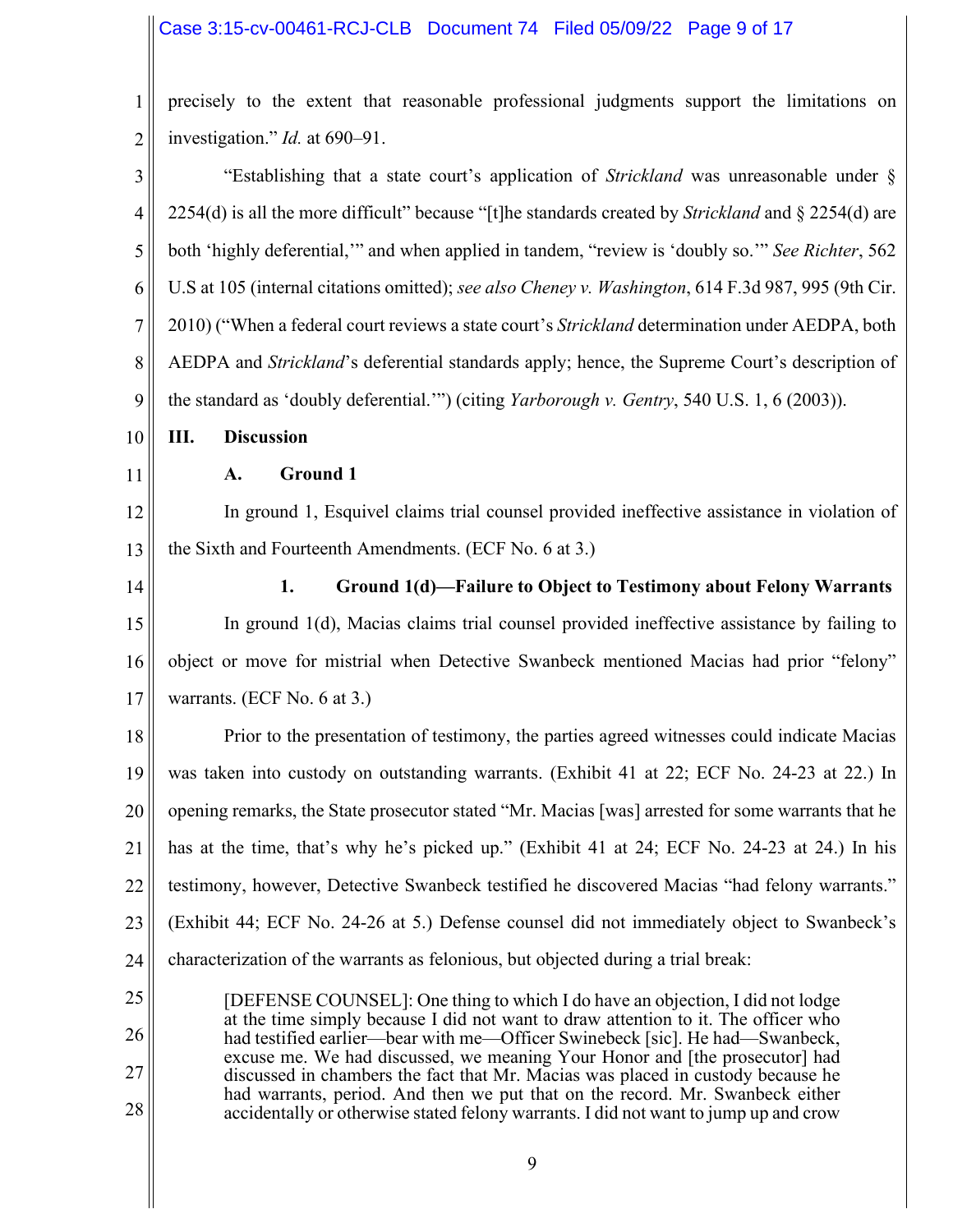|                  | Case 3:15-cv-00461-RCJ-CLB  Document 74  Filed 05/09/22  Page 10 of 17                                                                                                                                                                                                                                                                                                                                                                                                                                                                                                                      |
|------------------|---------------------------------------------------------------------------------------------------------------------------------------------------------------------------------------------------------------------------------------------------------------------------------------------------------------------------------------------------------------------------------------------------------------------------------------------------------------------------------------------------------------------------------------------------------------------------------------------|
| 1<br>2           | at that point in time. We had already admonished all the parties. That frustrated me<br>quite a great deal, but again, I did not highlight the fact, we cannot unring the bell<br>at that point in time.                                                                                                                                                                                                                                                                                                                                                                                    |
| 3<br>4<br>5<br>6 | Obviously I have an objection to that particular characterization of those<br>warrants which may have been felony in nature, they may have been traffic<br>warrants. It's my understanding they were going to leave it just at warrants, he did<br>not testify accordingly. If [the prosecutor] is going to speak to Mr. McKay or any<br>future witnesses, I would greatly appreciate it if he could admonish them<br>specifically to adhere to what we have agreed to both off and on the record, that<br>being Mr. Macias was placed into custody because of outstanding warrants period. |
| 7<br>8<br>9      | [THE STATE]: That's fine, Your Honor. I don't think there was any malicious<br>action on the part of the detective testifying. It's not certainly something that I told<br>him to do in court nor do I think it's really an issue. There were four felony warrants<br>at the time that Mr. Macias was arrested that he was—that he was picked up on, so<br>it was accurate to that degree. And I would admonish all future witnesses to<br>specifically just say warrants and not felony warrants.                                                                                          |
| 10<br>11         | [DEFENSE COUNSEL]: And my contention was not about the inaccuracy, it was<br>about all parties' agreement.                                                                                                                                                                                                                                                                                                                                                                                                                                                                                  |
| 12               | THE COURT: I understand what you're saying. Is there a curative instruction you<br>want me to give or anything like that or do you think that will draw more attention<br>to it?                                                                                                                                                                                                                                                                                                                                                                                                            |
| 13<br>14         | [DEFENSE COUNSEL]: It very well may, Your Honor, I do not have a curative<br>instruction prepared at this point in time. I'll—                                                                                                                                                                                                                                                                                                                                                                                                                                                              |
| 15               | THE COURT: All right. You think about it over lunch—                                                                                                                                                                                                                                                                                                                                                                                                                                                                                                                                        |
| 16               | [DEFENSE COUNSEL]: I will.                                                                                                                                                                                                                                                                                                                                                                                                                                                                                                                                                                  |
| 17<br>18         | THE COURT: —and if you think you want a curative instruction, I'll write it down<br>on my list of things to ask you about.                                                                                                                                                                                                                                                                                                                                                                                                                                                                  |
| 19               | [DEFENSE COUNSEL]: Thank you, Your Honor.                                                                                                                                                                                                                                                                                                                                                                                                                                                                                                                                                   |
| 20               | ( <i>Id.</i> at 15–16.) Later that day, the state district court asked if the defense wished a curative                                                                                                                                                                                                                                                                                                                                                                                                                                                                                     |
| 21               | instruction and defense counsel stated, "If I do, I'll prepare one and submit it to your clerk."                                                                                                                                                                                                                                                                                                                                                                                                                                                                                            |
| 22               | (Exhibit 44 at 23; ECF No. 24-27 at 23.) The jury instructions do not contain a curative instruction.                                                                                                                                                                                                                                                                                                                                                                                                                                                                                       |
| 23               | (Exhibit 50; ECF No. 25-1.)                                                                                                                                                                                                                                                                                                                                                                                                                                                                                                                                                                 |
| 24               | On direct appeal, the Nevada Supreme Court rejected Macias's claim that the state district                                                                                                                                                                                                                                                                                                                                                                                                                                                                                                  |
| 25               | court improperly admitted Swanbeck's testimony about Macias's prior felony warrants as other                                                                                                                                                                                                                                                                                                                                                                                                                                                                                                |
| 26               | bad act evidence:                                                                                                                                                                                                                                                                                                                                                                                                                                                                                                                                                                           |
| 27<br>28         | [M] acias argues that the district court improperly permitted the introduction<br>of other bad act evidence. At trial, Detective Jeffrey Swanbeck testified that while<br>Macias was detained on the day of the shooting, he discovered that Macias had                                                                                                                                                                                                                                                                                                                                     |
|                  | 10                                                                                                                                                                                                                                                                                                                                                                                                                                                                                                                                                                                          |
|                  |                                                                                                                                                                                                                                                                                                                                                                                                                                                                                                                                                                                             |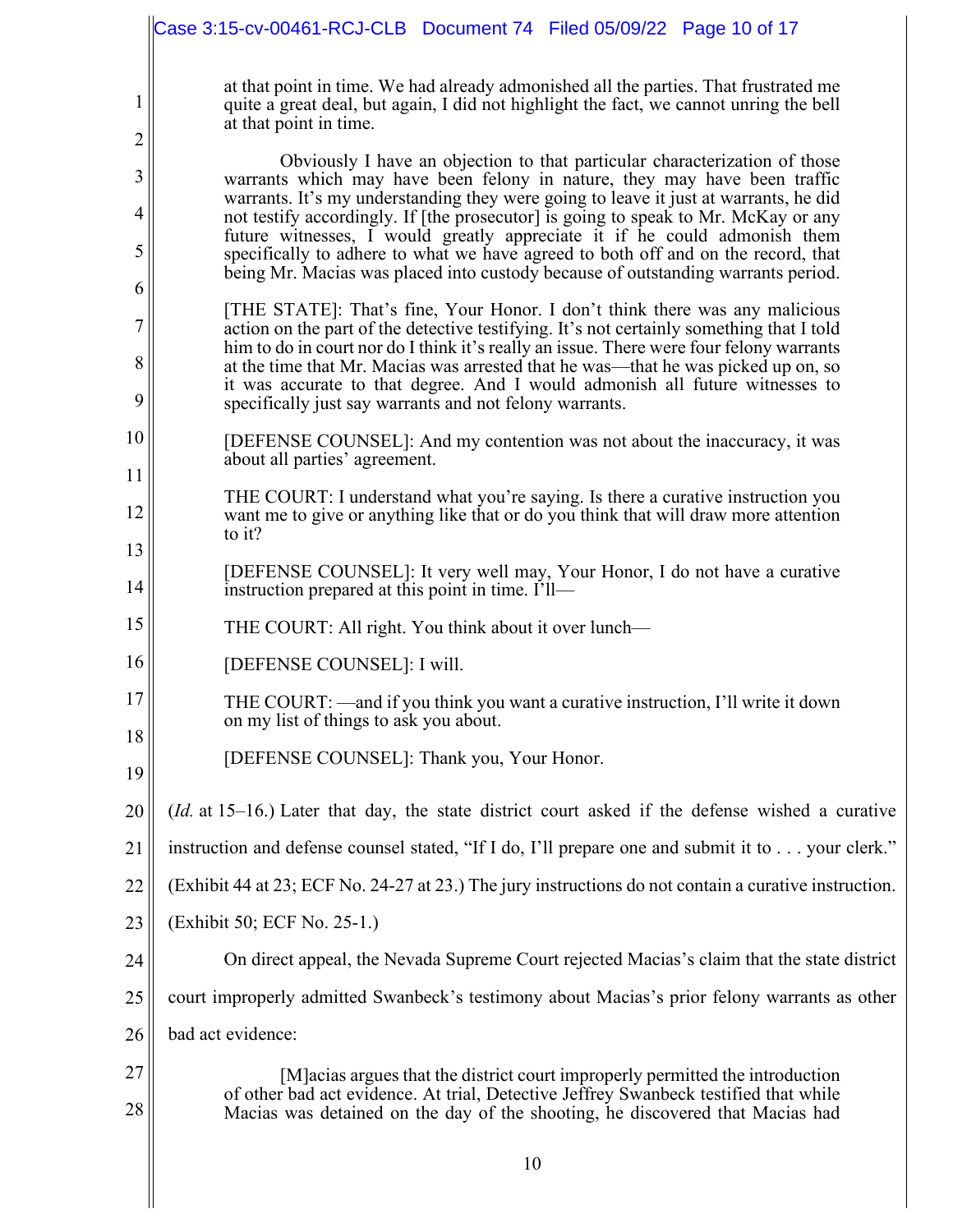|                               | Case 3:15-cv-00461-RCJ-CLB  Document 74  Filed 05/09/22  Page 11 of 17                                                                                                                                                                                              |
|-------------------------------|---------------------------------------------------------------------------------------------------------------------------------------------------------------------------------------------------------------------------------------------------------------------|
| $\mathbf 1$<br>$\overline{c}$ | felony warrants, and Detective Douglas Bishop testified that Macias' companion,<br>James McKay, had information regarding stolen vehicles. Macias objected to both<br>comments.                                                                                     |
| 3                             | Evidence of uncharged bad acts is presumed to be inadmissible. Tavares v.<br>State, 117 Nev. 725, 731, 30 P.3d 1128, 1131 (2001), modified on other grounds                                                                                                         |
| 4                             | by Mclellan v. State, 124 Nev. , , , , 182 P.3d 106, 111 (2008). Before<br>admitting prior bad acts evidence, the district court must conduct a hearing outside                                                                                                     |
| 5                             | the presence of the jury and determine whether $\lq\lq(1)$ the incident is relevant to the<br>crime charged; $(2)$ the act is proven by clear and convincing evidence; and $(3)$ the                                                                                |
| 6                             | probative value of the [other act] is not substantially outweighed by the danger of<br>unfair prejudice." Rhymes v. State, 121 Nev. 17, 21, 107 P.3d 1278, 1281 (2005)                                                                                              |
| 7                             | (quoting Tinch v. State, 113 Nev. 1170, 1176, 946 P.2d 1061, 1064-65 (1997)).<br>Failure to conduct this hearing is "reversible error unless '(1) the record is sufficient                                                                                          |
| 8                             | for this court to determine that the evidence is admissible under the test for<br>admissibility of bad acts evidence $\ldots$ ; [sic] or (2) where the result would have been<br>the same if the trial court had not admitted the evidence." Id. at 22, 107 P.3d at |
| 9                             | 1281 (quoting Qualls v. State, 114 Nev. 900, 903-04, 961 P.2d 765, 767 (1998)).                                                                                                                                                                                     |
| 10                            | The testimony about Macias' arrest based on felony warrants and McKay<br>providing information related to stolen vehicles alluded to prior bad acts involving                                                                                                       |
| 11                            | Macias and his companion. While Macias had stipulated that Detective Swanbeck<br>could testify that Macias was arrested based on outstanding warrants, Macias did                                                                                                   |
| 12                            | not stipulate to felony description of those warrants. Therefore, the challenged<br>testimony was inadmissible. See NRS $48.045(1)$ .                                                                                                                               |
| 13<br>14                      | Nevertheless, we conclude that the result of the trial would have been the                                                                                                                                                                                          |
| 15                            | same if the district court had not admitted the evidence. At trial, the victim<br>identified Macias as the man who robbed and shot him. The victim had also<br>identified Macias in a photographic lineup after the crime, as he had met him in the                 |
| 16                            | previous weeks. A search of Macias' car revealed ammunition consistent with the<br>bullet retrieved from the victim, and a gunshot residue test revealed that Macias                                                                                                |
| 17                            | may have discharged a firearm. In addition, McKay told police that morning that<br>Macias had come to his home and stated that "he had had an altercation where he                                                                                                  |
| 18                            | had to use the gun." Based on this evidence, we conclude that any error in admitting<br>the challenged testimony was harmless.                                                                                                                                      |
| 19                            | (Exhibit 62 at 4–6; ECF No. 25-13 at 4–6.)                                                                                                                                                                                                                          |
| 20                            | In postconviction proceedings, the Nevada Court of Appeals rejected Macias's claim that                                                                                                                                                                             |
| 21                            | counsel was ineffective in failing to request a mistrial based on Swanbeck's testimony about                                                                                                                                                                        |
| 22                            | Macias's "felony" warrants:                                                                                                                                                                                                                                         |
| 23                            | [M] acias argues the district court erred in denying claims of ineffective<br>assistance of counsel raised in his January 19, 2010, petition and supplements. To                                                                                                    |
| 24                            | prove ineffective assistance of counsel, a petitioner must demonstrate counsel's<br>performance was deficient in that it fell below an objective standard of                                                                                                        |
| 25                            | reasonableness, and resulting prejudice such that there is a reasonable probability,<br>but for counsel's errors, the outcome of the proceedings would have been different.                                                                                         |
| 26<br>27                      | Strickland v. Washington, 466 U.S. 668, 687-88 (1984); Warden v. Lyons, 100 Nev.<br>430, 432-33, 683 P.2d 504, 505 (1984) (adopting the test in <i>Strickland</i> ). Both                                                                                           |
| 28                            | components of the inquiry must be shown, Strickland, 466 U.S. at 697, and the<br>petitioner must demonstrate the underlying facts by a preponderance of the<br>evidence, Means v. State, 120 Nev. 1001, 1012, 103 P.3d 25, 33 (2004).                               |
|                               |                                                                                                                                                                                                                                                                     |

 $\mathsf{I}$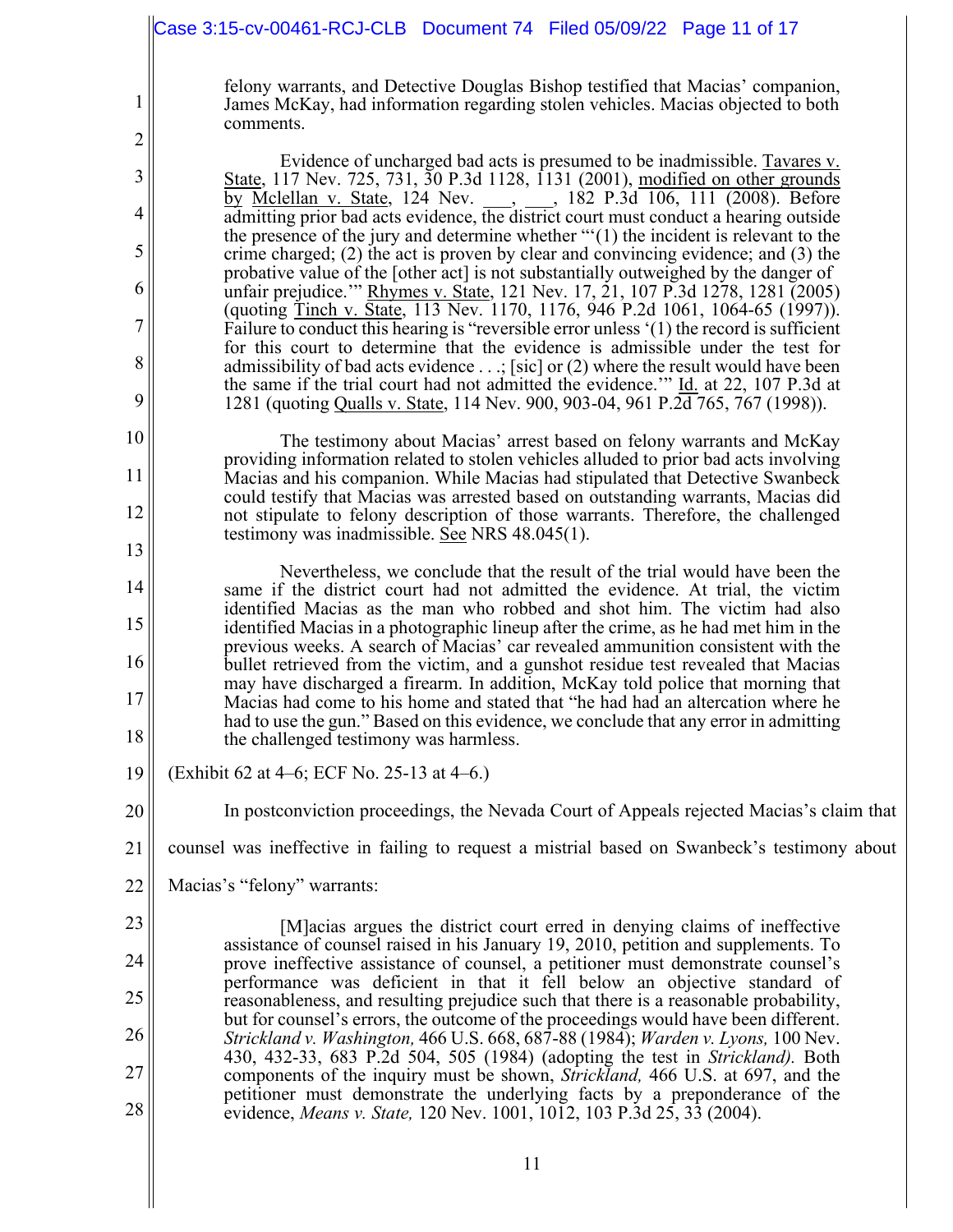|            | Case 3:15-cv-00461-RCJ-CLB  Document 74  Filed 05/09/22  Page 12 of 17                                                                                                                                                                                   |
|------------|----------------------------------------------------------------------------------------------------------------------------------------------------------------------------------------------------------------------------------------------------------|
| 1<br>2     | .<br>[M] acias argued trial counsel was ineffective for failing to object or move<br>for a mistrial when a police officer testified he discovered Macias had felony<br>warrants. Macias failed to demonstrate his counsel's performance was deficient or |
| 3          | resulting prejudice. Macias' counsel objected to this testimony and the trial court<br>overruled the objection. In light of the trial court's ruling, Macias failed to                                                                                   |
| 4          | demonstrate objectively reasonable trial counsel would have raised further<br>arguments regarding this testimony. In addition, on direct appeal the Nevada                                                                                               |
| 5          | Supreme Court concluded admission of testimony regarding Macias' felony<br>warrants was error, but the error was harmless. Macias v. State, Docket No. 52332                                                                                             |
| 6          | (Order of Affirmance, November 4, 2009), and accordingly, Macias failed to<br>demonstrate a reasonable probability of a different outcome had counsel raised                                                                                             |
| 7<br>$8\,$ | further arguments regarding this issue. Therefore, we conclude the district court did<br>not err in denying this claim.                                                                                                                                  |
| 9          | (Exhibit 113 at 2, 5; ECF No. 26-23 at 2, 5.) The state appellate court's rejection of this claim was                                                                                                                                                    |
| 10         | neither contrary to, nor an unreasonable application of <i>Strickland</i> and does not constitute an                                                                                                                                                     |
| 11         | unreasonable determination on the facts in the state court record.                                                                                                                                                                                       |
| 12         | The state appellate court reasonably determined counsel's conduct fell within the wide                                                                                                                                                                   |
| 13         | range of reasonable professionally competent assistance. Strickland, 466 U.S. at 690. The record                                                                                                                                                         |
| 14         | demonstrates defense counsel made a tactical decision not to object to Swanbeck's testimony in                                                                                                                                                           |
| 15         | front of the jury. Counsel indicated he did not wish to "jump up" and "crow" about it when                                                                                                                                                               |
| 16         | Swanbeck testified. In accordance with state law, the state district court offered to read the jury a                                                                                                                                                    |
| 17         | curative instruction to atone for the error. <sup>5</sup> Counsel thought a curative instruction might "very                                                                                                                                             |
| 18         | well" draw more attention to testimony but agreed to think about that option and subsequently                                                                                                                                                            |
| 19         | stated a proposed curative instruction would be submitted if the defense desired one. Counsel's                                                                                                                                                          |
| 20         | performance was not deficient because an objectively reasonable attorney could determine, as a                                                                                                                                                           |
| 21         | tactical matter, that a curative instruction might remind the jury about the prejudicial testimony                                                                                                                                                       |
| 22         | and emphasize the felonious nature of the warrants. Because a curative instruction is the proper                                                                                                                                                         |
| 23         | remedy under state law, the state appellate court reasonably determined there was no reasonable                                                                                                                                                          |
| 24         | probability the result of the proceedings would have been different had counsel pursued further                                                                                                                                                          |
| 25         | argument on the matter, i.e., a mistrial. There is also no reasonable probability the outcome of the                                                                                                                                                     |
| 26         |                                                                                                                                                                                                                                                          |

<sup>27</sup>  28 <sup>5</sup> According to the Nevada Supreme Court, "[a] witness's spontaneous or inadvertent references to inadmissible material, not solicited by the prosecution, can be cured by an immediate admonishment directing the jury to disregard the statement." *See Ledbetter v. State,* 122 Nev. 252, 264, 129 P.3d 671, 680 (2006) (citing *Carter v. State*, 121 Nev. 759, 770, 121 P.3d 592, 599 (2005)).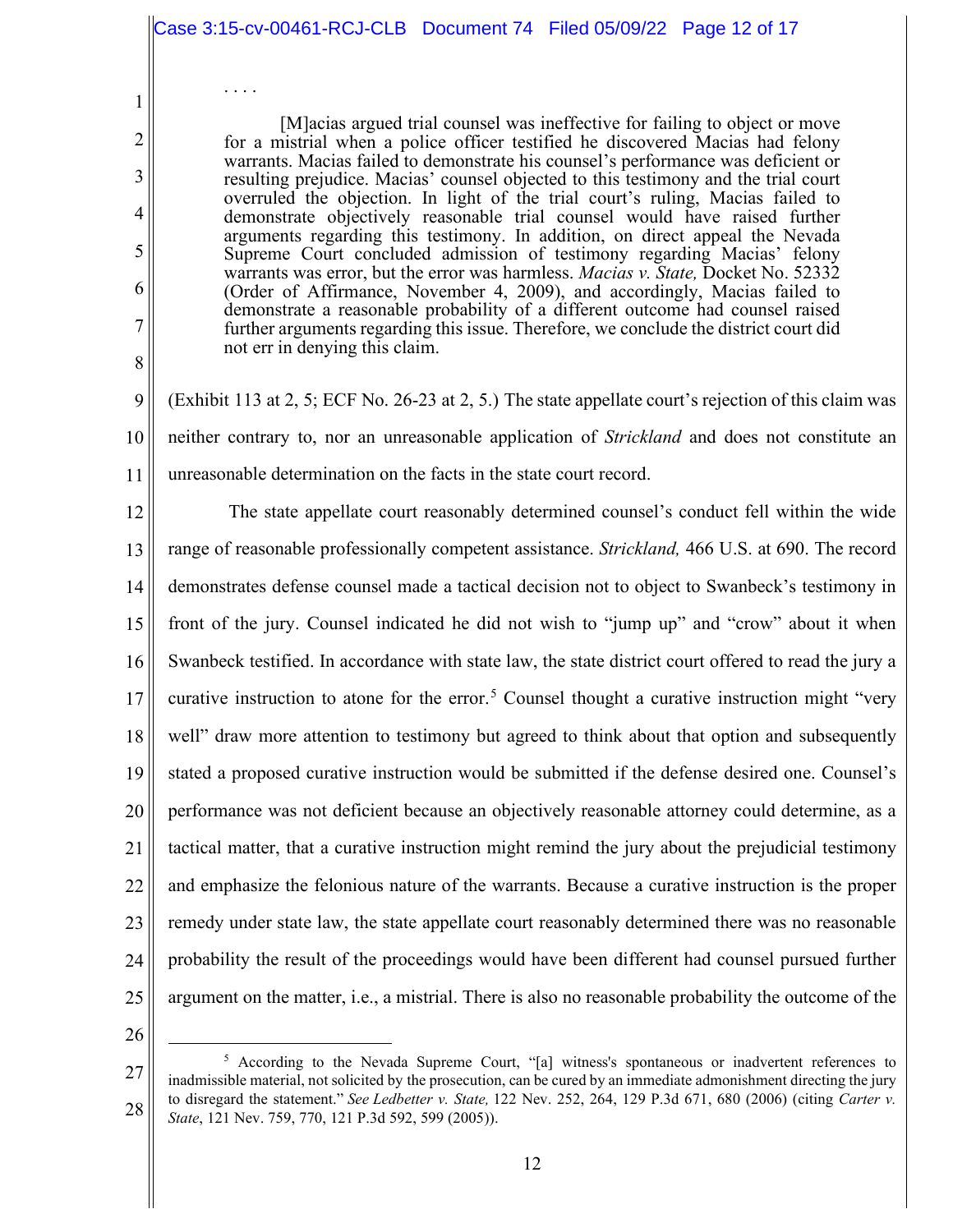1 2 proceedings would have been different had counsel obtained a curative instruction as there was overwhelming evidence of guilt. *See supra*, pp. 10–11.

3

For the foregoing reasons, Macias is not entitled to federal habeas relief for ground 1(d).

4

5

6

**2. Ground 1(e)—Failure to Object to References to Macias as "Demon."**  In ground 1(e), Macias alleges trial counsel provided ineffective assistance by failing to object to references to him as "Demon." (ECF No. 6 at 3.)

7 8 9 10 11 12 13 14 15 16 17 18 19 The identity of Acosta's shooter was at issue at trial as Macias presented evidence ostensibly in support of an alibi defense. *See supra*, p. 6. During opening statements, the State contended "[C]arlos Acosta – knew Frank Macias as Demon. That was his street name. That's the name he knew him by. Or Frank, I think he knew both, but Demon was the main name." (Exhibit 41 at 24; ECF No. 24-23 at 24.) The prosecutor further argued the evidence would show that Acosta told police "It was Demon that did this to him." (*Id.*) Acosta and McKay each testified they knew Macias by the names "Frank" and "Demon" and identified Macias as the individual they knew by the name "Demon." The State's use of the nickname or moniker "Demon" during testimony was used in the context of questions verifying the identity of Macias as "Demon" and references to Macias by the name "Demon" in closing arguments were, in the main, accompanied by argument concerning identifications of Macias and "Demon" as the same person. (Exhibits 41 at 24, 28, 32; 44 at 10, 27; 48 at 25; 49 at 6, 7, 8, 9, 14; ECF Nos. 24-26 at 10, 27; 24-31 at 25; 24- 32 at 6, 7, 8, 9, 14.)

20

The state appellate court rejected this claim in postconviction proceedings:

21 22 23 24 25 26 27 28 [M]acias argued trial counsel was ineffective for failing to object when witnesses and the State used Macias' "Demon" moniker during the trial. Macias failed to demonstrate his trial counsel's performance was deficient or resulting prejudice. The victim and another witness testified that they and others referred to Macias as Demon and the State posed follow-up questions regarding their relationship with Macias. The victim later testified he recognized Macias as the person who robbed and shot him because of his prior dealings with Macias. Under the circumstances in this matter, Macias' "Demon" moniker was relevant to demonstrate how the victim identified Macias and the probative value of this evidence did not substantially outweigh its prejudicial nature. *See* NRS 48.015; NRS 48.035(1). Accordingly, Macias failed to demonstrate his counsel acted in an unreasonable manner by failing to object to introduction of this information or a reasonable probability of a different outcome had counsel raised objections. Therefore, we conclude the district court did not err in denying this claim.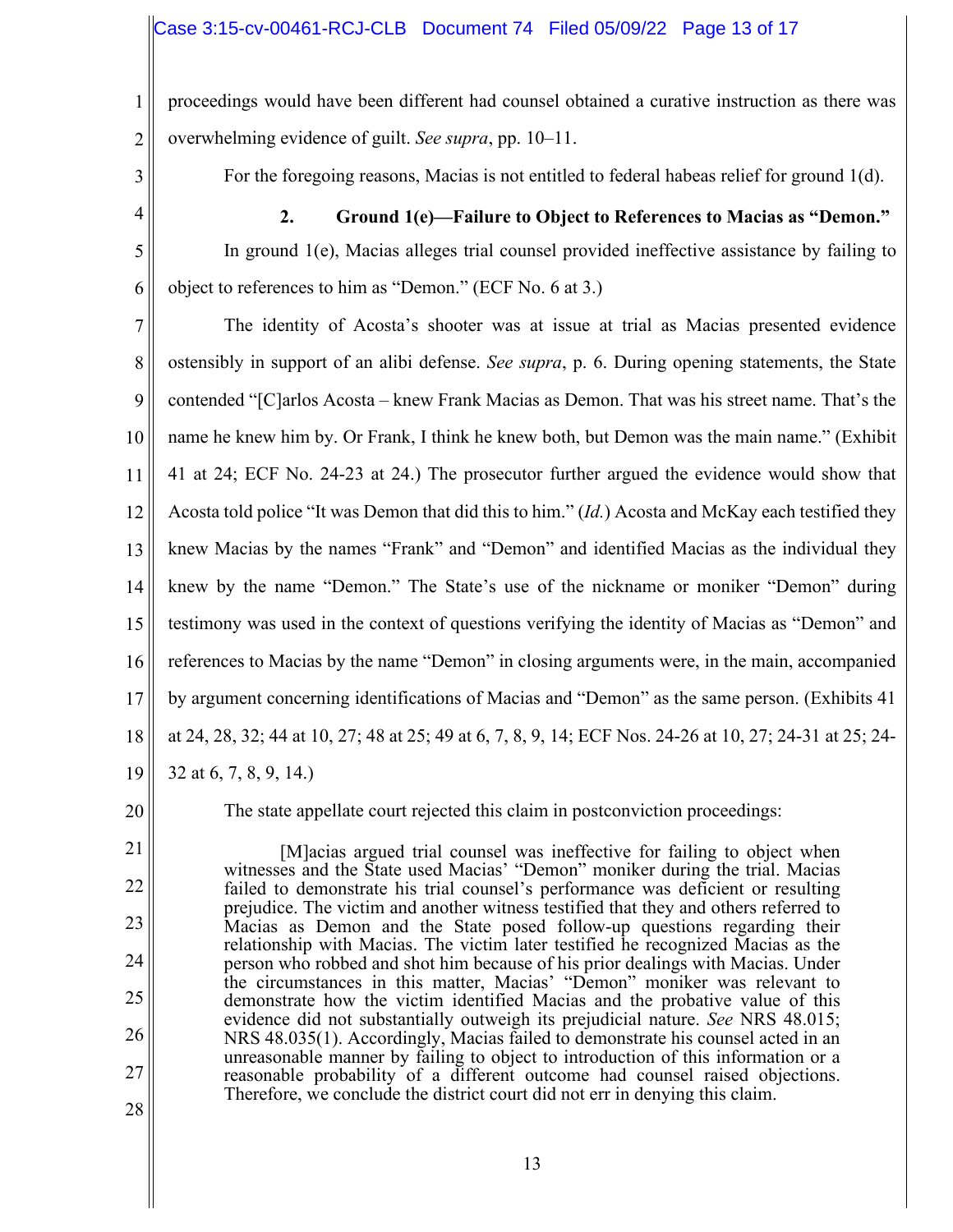1 2 3 (Exhibit 113 at 4; ECF No. 26-23 at 4.) The state appellate court's rejection of this claim was neither contrary to, nor an unreasonable application of *Strickland* and does not constitute an unreasonable determination of the facts in the state court record.

4 5 6 7 8 9 10 11 The identification of the shooter was a critical issue in the case and the two most crucial witnesses, Acosta and McKay, knew Macias by the name "Demon," as well as by the name "Frank." As such, a reasonable defense attorney could determine it was futile to object to the State's use of the name "Demon" in the context of testimony and argument about the identification of Macias. Moreover, given the overwhelming evidence of guilt, i.e., Acosta's identification, McKay's testimony about Macias's statements, and the circumstantial forensic evidence, there was no reasonable probability the result of the proceeding would have been different had counsel objected to references to Macias's moniker or nickname. *See supra*, pp. 3–5.

12 13 14 15 The state appellate court reasonably determined counsel's failure to object to references to Macias's nickname, "Demon," did not fall outside the wide range of reasonable professionally competent assistance and does not constitute deficient or prejudicial performance. *Strickland*, 466 U.S. at 690. Macias is not entitled to federal habeas relief for ground 1(e).

- 17
- 16

#### **3. Ground 1(f)—Failure to Investigate and Obtain Acosta's Medical Records Before Trial.**

18 19 20 In ground 1(f), Macias alleges trial counsel provided ineffective assistance by failing to investigate and obtain Acosta's medical records, including a toxicology report, before trial. (ECF No. 6 at 3.)

21 22 23 Following the testimony of Acosta's surgeon, Dr. Coates, defense counsel objected to admission of Acosta's medical records because some of them were not previously provided to counsel and counsel needed additional time to review them:

- 24 25 THE STATE: [I] would move for admission of the records that he's got in front of him in his file. They are a COR production.
- 26 THE COURT: The records as he has them are Exhibit 49. [Defense counsel], do you have concerns regarding that?
- 27 28 DEFENSE COUNSEL: Your Honor, my concern is that I haven't seen these records as of yet. Evidently there is a COR attached. I was not provided with these.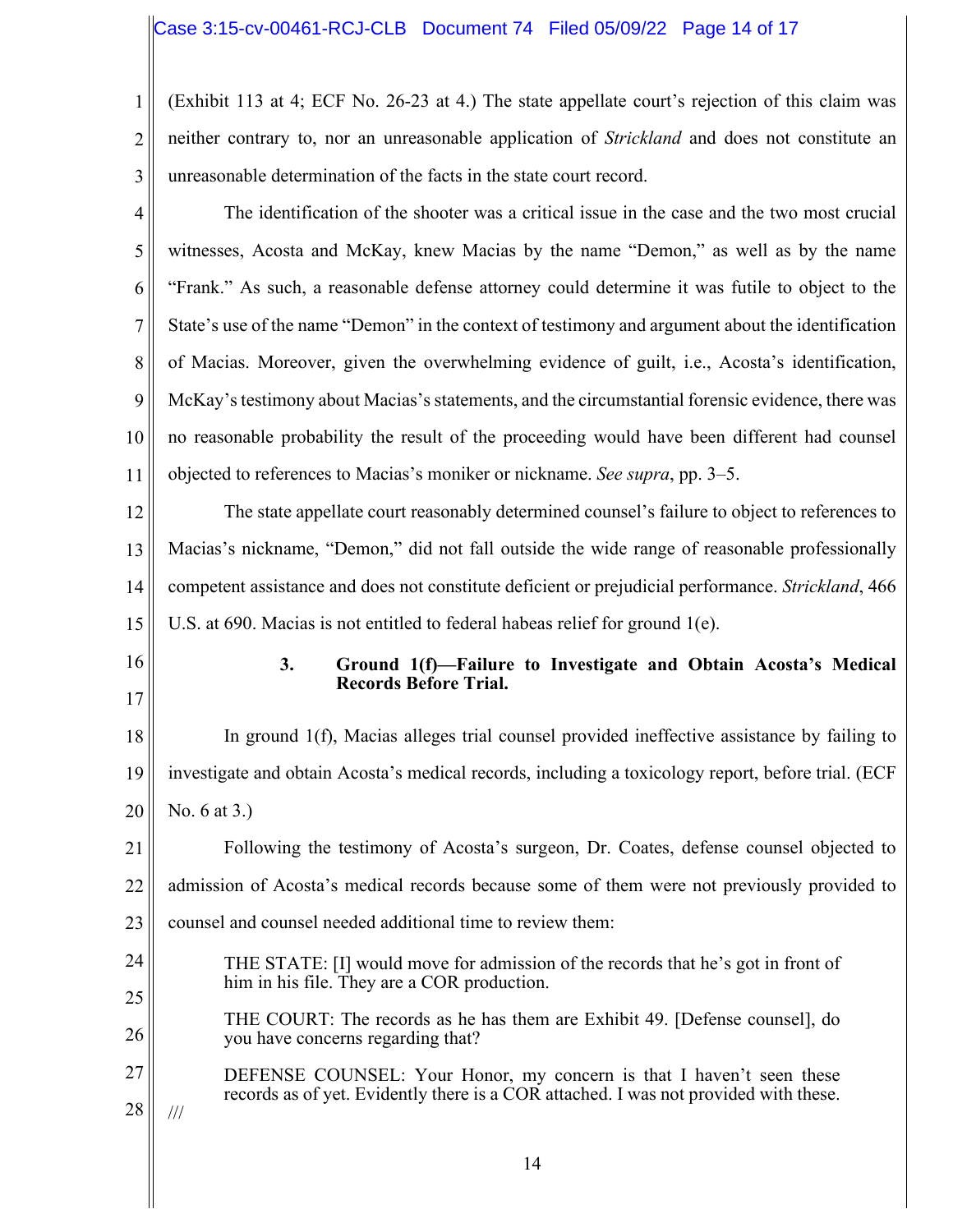|                | Case 3:15-cv-00461-RCJ-CLB Document 74 Filed 05/09/22 Page 15 of 17                                                                                     |  |
|----------------|---------------------------------------------------------------------------------------------------------------------------------------------------------|--|
| 1              | I have maybe half inch of meds, this is about two inches. I'm not sure who brought<br>it, but I haven't had a chance to go through it.                  |  |
| $\overline{2}$ | THE STATE: That's fine, he can review them and—                                                                                                         |  |
| 3<br>4         | DEFENSE COUNSEL: If we could hold off, if I could have a copy of that, review<br>it this evening.                                                       |  |
| 5              | THE COURT: We'll look at them at the evening [sic] when you don't get to go<br>home, but the jury does. Do you have any cross-examination?              |  |
| 6              | DEFENSE COUNSEL: I do, Your Honor.                                                                                                                      |  |
| 7              | THE COURT: Okay.                                                                                                                                        |  |
| 8<br>9         | DEFENSE COUNSEL: Unfortunately, some of it might be predicated upon the<br>information contained in those documents.                                    |  |
| 10             | THE COURT: He said he reviewed the operative report. Although that stack of<br>documents may be pretty high, he said he looked at the operative report. |  |
| 11             | DEFENSE COUNSEL: That's correct. Maybe I can clear things—                                                                                              |  |
| 12             | THE COURT: Which is like four pages.                                                                                                                    |  |
| 13             | DEFENSE COUNSEL: Maybe they'll clear some things up.                                                                                                    |  |
| 14             | THE STATE: Which counsel has, Your Honor. So.                                                                                                           |  |
| 15<br>16       | DEFENSE COUNSEL: I do—I did receive the operative report this morning, Your<br>Honor, but. [sic]                                                        |  |
| 17             | (Exhibit 41 at 44; ECF No. 24-23 at 44.)                                                                                                                |  |
| 18             | Defense counsel thereafter cross-examined Dr. Coates, who stated a toxicology report, if                                                                |  |
| 19             | any, would be contained in Acosta's three-inch-thick stack of medical records. ( <i>Id.</i> at 44, 46.) The                                             |  |
| 20             | state district court subsequently arranged to provide a complete copy of the medical records to                                                         |  |
| 21             | defense counsel and defense counsel reserved the right to recall Acosta "depending upon what's                                                          |  |
| 22             | in the med [sic] records." $(Id$ at 46–47.) The next day, counsel stated the defense did not object to                                                  |  |
| 23             | the admission of Acosta's medical records into evidence. (Exhibit 44 at 2; ECF No. 24-27 at 2.)                                                         |  |
| 24             | In closing remarks, defense counsel argued the medical records, which the jury could                                                                    |  |
| 25             | review because they were admitted into evidence, contained no toxicology report:                                                                        |  |
| 26             | [I]'ll submit to you that [Acosta] was strolling around the neighborhood at<br>1 or 2 in the morning, smoking his meth pipe.                            |  |
| 27             | And now someone had asked if there was a toxicology report or any drug                                                                                  |  |
| 28             | reports or analysis performed. You can go through Exhibit—I believe it's 48 [sic],                                                                      |  |
|                | 15                                                                                                                                                      |  |
|                |                                                                                                                                                         |  |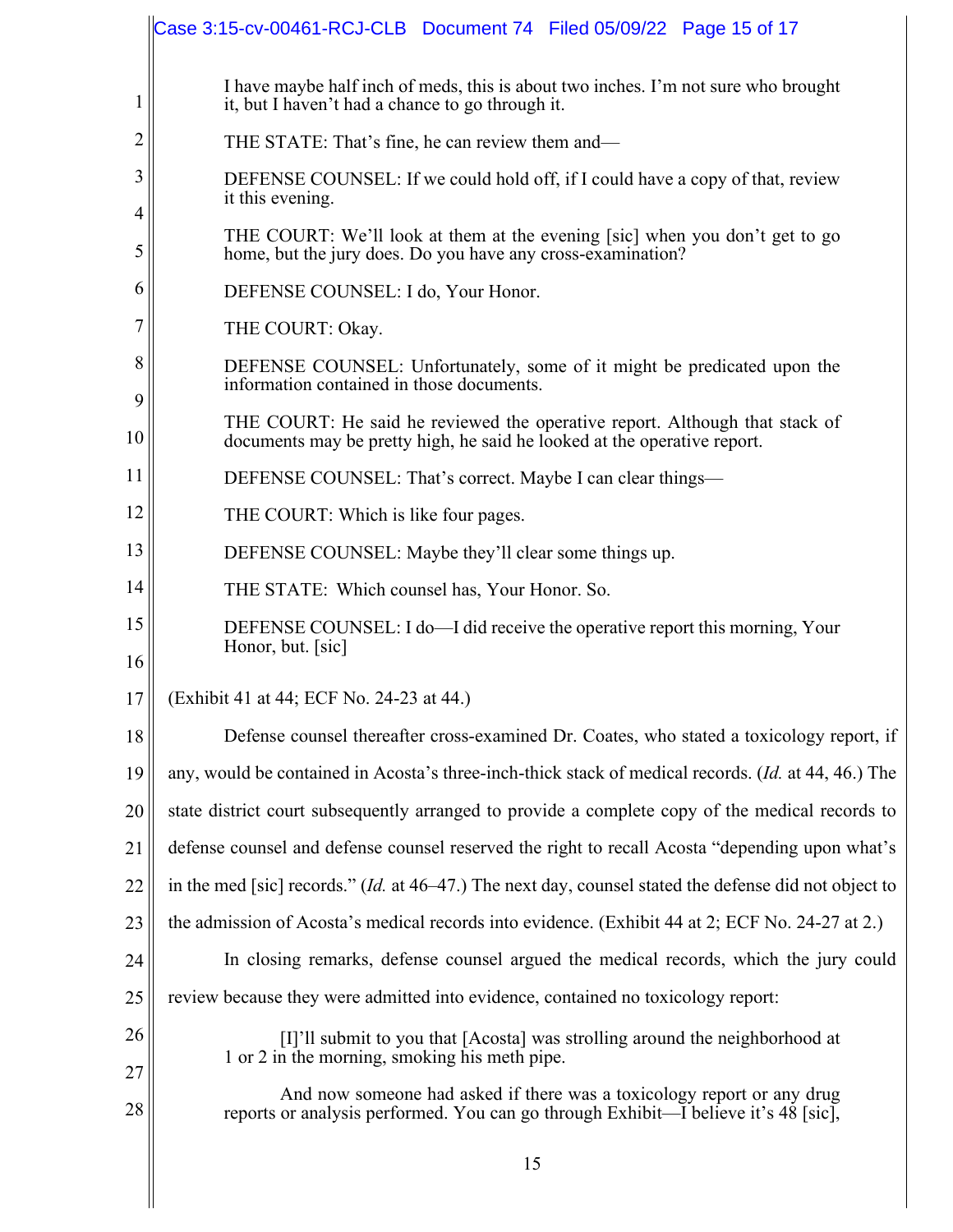|                     | Case 3:15-cv-00461-RCJ-CLB  Document 74  Filed 05/09/22  Page 16 of 17                                                                                                                                                                                                                                        |
|---------------------|---------------------------------------------------------------------------------------------------------------------------------------------------------------------------------------------------------------------------------------------------------------------------------------------------------------|
| 1<br>$\overline{c}$ | which is the med records. They're about three inches thick. I went through them<br>when I received them on Monday; I couldn't find a toxicology report. Trust me, I<br>looked; I checked and double checked. No toxicology report was run. So, we don't<br>know what kind of meds [Acosta] had in his system. |
| 3<br>4              | We do, however, know a little bit about Mr. Acosta. He admitted on the<br>stand that he only uses—or at least close in time to this incident, only used meth.<br>However, on his intake services report he was asked: Any recreational drugs                                                                  |
| 5                   | and he wrote something here but then the words marijuana are written right there.<br>So, now at least he's admitting to the doctors that he does do some recreational                                                                                                                                         |
| 6                   | drugs [a]t least we know he used the meth day of and he admitted in his intake<br>report that he had used marijuana. And it states here: approximately one week ago,                                                                                                                                          |
| 7                   | doesn't reference the meth that he did that preference [sic] 12 hours. And if you<br>want to look at this sheet, it's about two-thirds of the way down that entire stack.                                                                                                                                     |
| 8                   | (Exhibit 49 at 10–11; ECF No. 24-32 at 10–11.)                                                                                                                                                                                                                                                                |
| 9                   | The Nevada Court of Appeals rejected this claim:                                                                                                                                                                                                                                                              |
| 10                  | [M] acias argued trial counsel was ineffective for failing to file a pretrial<br>motion requesting the victim's toxicology report. Macias failed to demonstrate his                                                                                                                                           |
| 11                  | trial counsel's performance was deficient or resulting prejudice. During the trial,<br>counsel questioned a doctor regarding a possible toxicology report for the victim                                                                                                                                      |
| 12                  | and the doctor responded such a report would be contained in the victim's medical<br>records if such a report existed. Counsel later asserted the medical records did not                                                                                                                                     |
| 13                  | contain a toxicology report. Macias did not provide a toxicology report during the<br>postconviction proceedings, and therefore, he failed to demonstrate counsel could                                                                                                                                       |
| 14<br>15            | have obtained such a report through reasonably diligent efforts. Macias also failed<br>to demonstrate a reasonable probability of a different outcome had counsel sought                                                                                                                                      |
| 16                  | a toxicology report because he did not demonstrate such efforts would have<br>produced favorable evidence. Therefore, we conclude the district court did not err<br>in denying this claim.                                                                                                                    |
| 17                  | (Exhibit 113 at 2–3; ECF No. 26-23 at 2–3.) The state appellate court's rejection of this claim was                                                                                                                                                                                                           |
| 18                  | neither contrary to, nor an unreasonable application of Strickland's performance prong and does                                                                                                                                                                                                               |
| 19                  | not constitute an unreasonable determination of the facts in the state court record.                                                                                                                                                                                                                          |
| 20                  | The state court record demonstrates counsel had adequate time to analyze the additional                                                                                                                                                                                                                       |
| 21                  | medical records received during trial and reserved the right to recall Acosta to testify should                                                                                                                                                                                                               |
| 22                  | counsel discover an advantage in doing so. The record further demonstrates Dr. Coates testified a                                                                                                                                                                                                             |
| 23                  | toxicology report, if any, would be contained in Acosta's medical records and counsel confirmed                                                                                                                                                                                                               |
| 24                  | in closing remarks that no toxicology report was found in those records. Because counsel had                                                                                                                                                                                                                  |
| 25                  | sufficient time to analyze the relevant medical records, and Macias presented no evidence that a                                                                                                                                                                                                              |
| 26                  | toxicology report exists, the state appellate court reasonably concluded counsel's failure to seek                                                                                                                                                                                                            |
| 27                  | the medical records and a toxicology report before trial did not fall below the wide range of                                                                                                                                                                                                                 |
| 28                  | reasonable professionally competent assistance under Strickland.                                                                                                                                                                                                                                              |
|                     | 16                                                                                                                                                                                                                                                                                                            |

 $\mathbb{I}$